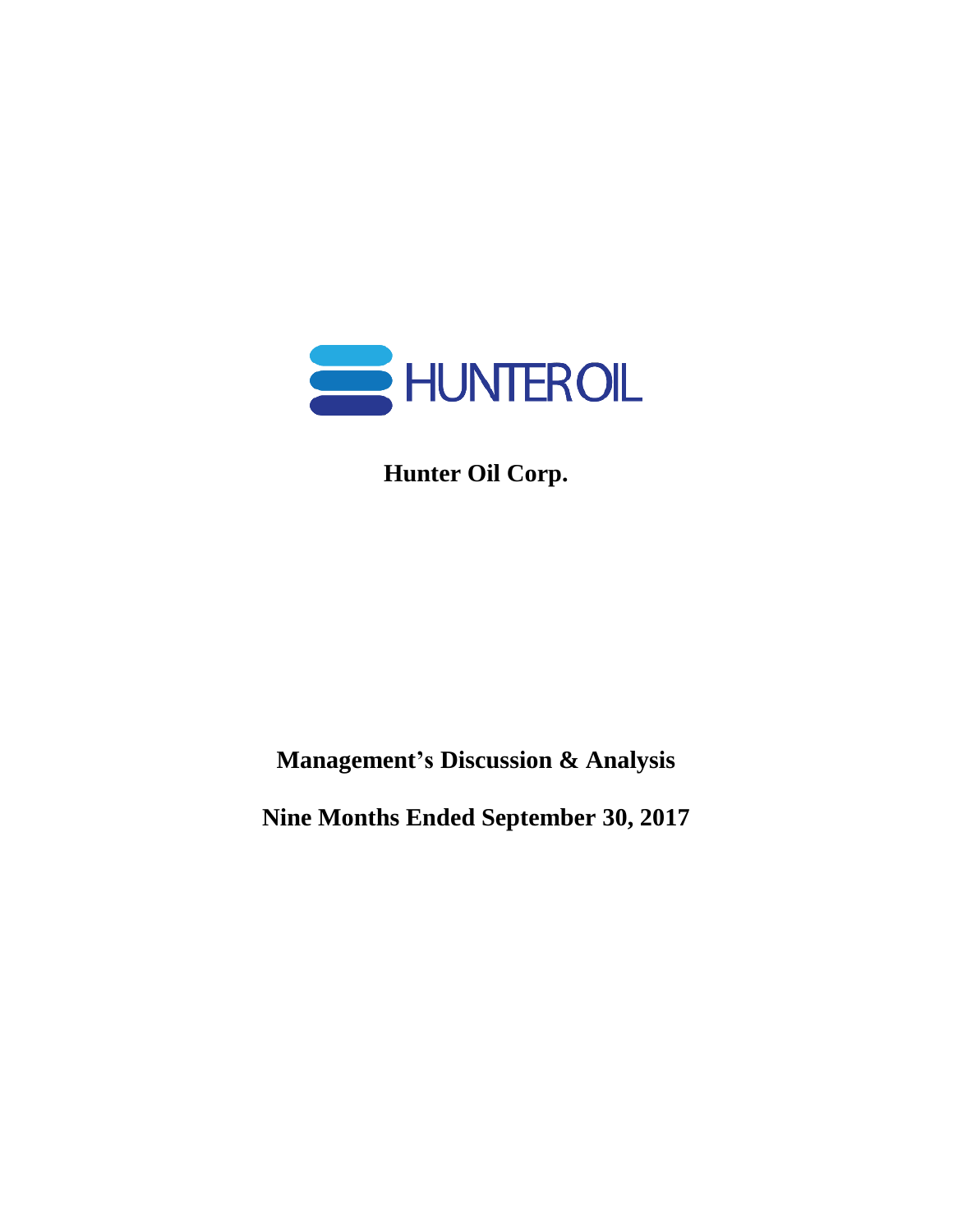### **DATE AND BASIS OF INFORMATION**

Hunter Oil Corp., formally known as Enhanced Oil Resources Inc., is a corporation incorporated in British Columbia, Canada and is engaged, through its wholly-owned U.S. subsidiaries (collectively referred to as the "Company", "we", or "our"), in the acquisition, development, operation and exploitation of crude oil and natural gas properties in the Permian Basin in eastern New Mexico, United States.

The Company's corporate headquarters are located in Vancouver, Canada and its operational headquarters is located in Houston, Texas. Common shares of the Company are listed on the TSX Venture Exchange ("TSX-V") under the symbol "HOC" and quoted on the Over the Counter marketplace ("OTCQX") under the symbol "HOILF." The registered address of the office is Suite 940, 1040 West Georgia Street, Vancouver, British Columbia, V6E 4H1 Canada. Additional information relating to the Company can be found on the SEDAR website at [www.sedar.com.](http://www.sedar.com/)

Effective August 14, 2016, the Company changed its name to Hunter Oil Corp. Concurrently, its trading symbol on the TSX-V changed from "EOR" to "HOC" and its trading symbol on the OTCQX changed from "EORIF" to "HOILF."

### **Liquidity and Going Concern**

While the unaudited interim condensed financial statements are prepared on the basis that the Company will continue to operate as a going concern, which assumes that the Company will be able to realize its assets and discharge its liabilities in the normal course of business for the twelve-month period following the date of the consolidated financial statements, certain conditions and events cast significant doubt on the validity of this assumption. For the three months ended September 30, 2017, the Company had negative cash flows from operations of approximately \$0.5 million and, at September 30, 2017, an accumulated deficit of approximately \$112.8 million. The Company also expects to incur further losses during the future development of its business. The Company's ability to continue as a going concern is dependent upon its ability to generate profitable production and to obtain additional funding from loans or equity financings or through other arrangements. Although the Company has been successful in obtaining financing, there is no assurance that it will be able to obtain adequate financing in the future or that such financing will be on terms acceptable to the Company.

The annual consolidated financial statements do not reflect the adjustments to the carrying values of assets and liabilities and the reported expenses and balance sheet classifications that would be necessary were the going concern assumption deemed to be inappropriate. These adjustments could be material.

### **Basis of Presentation**

The following Management's Discussion and Analysis ("MD&A") is dated November 29, 2017 and should be read in conjunction with the Company's consolidated financial statements and related notes for the nine months ended September 30, 2017, as well as the consolidated financial statements and related notes, and MD&A for the year ended December 31, 2016. The referenced consolidated financial statements have been prepared by management and approved by the Company's Board of Directors. Unless otherwise noted, all financial information presented herein has been prepared in accordance with International Financial Reporting Standards ("IFRS") as issued by the International Accounting Standards Board ("IASB").

All financial information is in US dollars, unless otherwise indicated.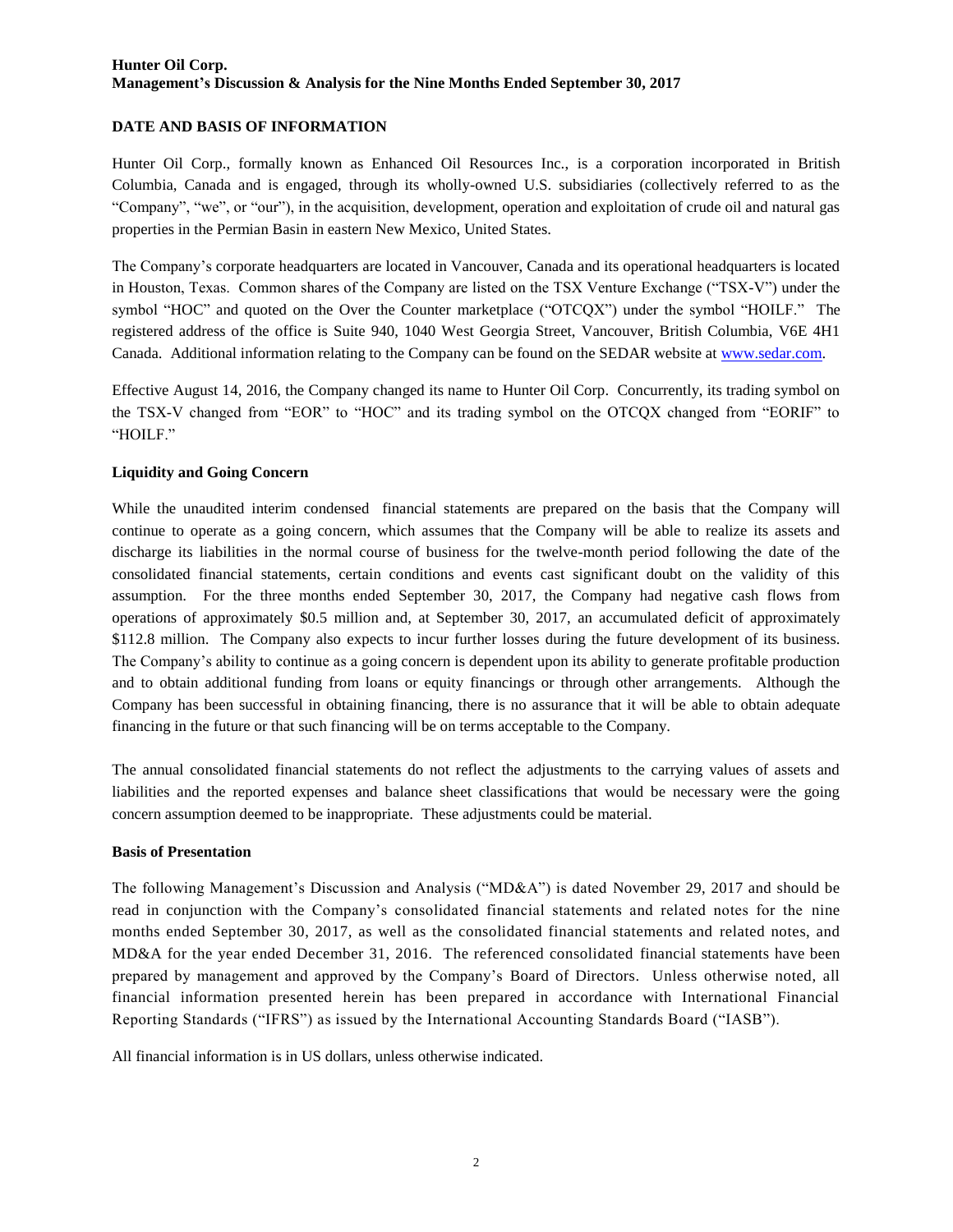### **Non-IFRS Financial Measures**

Certain financial measures in this MD&A, namely netback, cash flow from operations, lifting costs and EBITDA are not prescribed, do not have a standardized meaning defined by IFRS and therefore may not be comparable with the calculation of similar measures by other companies.

Netbacks are used by the Company as a key measure of performance and are not intended to represent operating profit nor should they be viewed as an alternative to cash flow provided by operating activities, net earnings or other measures of financial performance calculated in accordance with IFRS. A netback is a per barrel (or mcf) computation determined by deducting royalties, production expenses, transportation and selling expenses from the oil or gas sales price to measure the average net cash received from the barrels or mcf sold.

Lifting costs include all production costs necessary to produce oil or gas, however exclude severance taxes.

EBITDA refers to income (loss) before income taxes, depletion, depreciation, amortization and accretion.

Please refer to the Abbreviations and Definitions section at the end of this document which lists abbreviations and definitions commonly referred to in the energy business and which may be used in this MD&A.

#### **BUSINESS OVERVIEW**

#### **Overview of Nine Months Ended September 30, 2017**

**Crude Oil and Natural Gas Business Segment.** The Company has one reportable business segment, crude oil and natural gas production and development, with all activities located in the United States of America. We produce oil and gas from two Permian Basin crude oil fields located in eastern New Mexico which we purchased in 2007; the "Chaveroo Field" and the "Milnesand Field". The Company's net proved reserves at December 31, 2016 and 2015, respectively, were 12.6 million and 6.2 million barrels of equivalents with a net present value of \$233.4 million and \$180.2 million respectively, using a 10% discount rate for both periods. This represented a 103.2% increase in reserves as of December 31, 2016, from the previous year.

**Subsidiaries and Operations.** The operations of the Company include Hunter Oil Corp. (the Parent Company) and its wholly-owned subsidiaries. The following table lists the Company's principal operating subsidiaries, their jurisdiction of incorporation and its percentage ownership of their voting securities as of the date of this report:

| <b>Subsidiary Name</b>       | <b>Jurisdiction</b> | <b>Company Ownership</b> |
|------------------------------|---------------------|--------------------------|
| Hunter Oil Management Corp.  | Florida, USA        | 100%                     |
| Hunter Ventures Corp.        | Delaware, USA       | 100%                     |
| Hunter Oil Resources Corp.   | Delaware, USA       | 100%                     |
| Hunter Oil Production Corp.  | Florida, USA        | 100%                     |
| Ridgeway Arizona Oil Corp.   | Arizona, USA        | 100%                     |
| <b>EOR Operating Company</b> | Texas, USA          | 100%                     |
| Milnesand Minerals Inc.      | Delaware, USA       | 100%                     |
| Chaveroo Minerals Inc.       | Delaware, USA       | 100%                     |
| Hunter Ranch Corp.           | Delaware, USA       | 100%                     |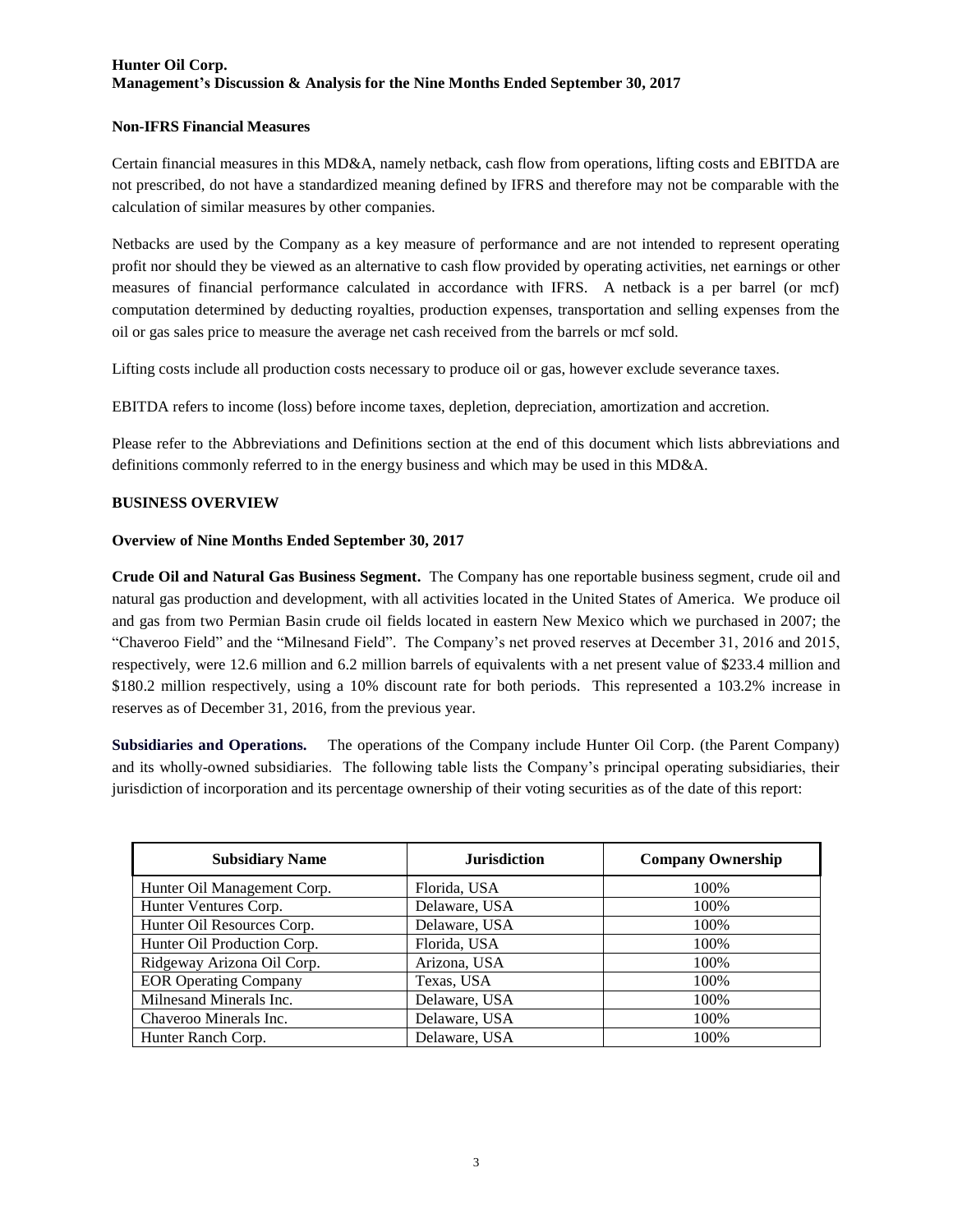# **OVERALL PERFORMANCE**

### **Consolidated Statements of Operations and Comprehensive Loss:**

| (In thousands of US dollars)          | <b>Three Months Ended</b><br>September 30, |    | <b>Nine Months Ended</b><br>September 30, |    |         |    |         |  |  |  |
|---------------------------------------|--------------------------------------------|----|-------------------------------------------|----|---------|----|---------|--|--|--|
|                                       | 2017                                       |    | 2016                                      |    | 2017    |    | 2016    |  |  |  |
| Revenues                              |                                            |    |                                           |    |         |    |         |  |  |  |
| Oil and gas sales                     | \$<br>381                                  | \$ | 407                                       | \$ | 1,185   | \$ | 960     |  |  |  |
| Less royalties                        | (80)                                       |    | (95)                                      |    | (248)   |    | (212)   |  |  |  |
| Revenues, net of royalties            | 301                                        |    | 312                                       |    | 937     |    | 748     |  |  |  |
| Expenses                              |                                            |    |                                           |    |         |    |         |  |  |  |
| Operating and production costs        | 242                                        |    | 282                                       |    | 802     |    | 630     |  |  |  |
| Workover expenses                     |                                            |    | 198                                       |    | 49      |    | 239     |  |  |  |
| General and administrative            | 398                                        |    | 704                                       |    | 1,441   |    | 1,871   |  |  |  |
| Loss on disposition of assets         | 13                                         |    | $\overline{\phantom{a}}$                  |    | 35      |    | 45      |  |  |  |
| Depreciation and depletion            | 147                                        |    | 194                                       |    | 471     |    | 557     |  |  |  |
| Accretion                             | 108                                        |    | 83                                        |    | 329     |    | 274     |  |  |  |
| Financing costs and other, net        | (21)                                       |    | (8)                                       |    | 3       |    | (4)     |  |  |  |
| Foreign currency translation loss     | 19                                         |    | 6                                         |    | 20      |    | 6       |  |  |  |
| Total expenses                        | 906                                        |    | 1,459                                     |    | 3,150   |    | 3,618   |  |  |  |
| Net comprehensive loss for the period | \$<br>(605)                                | \$ | (1,147)                                   | \$ | (2,213) | \$ | (2,870) |  |  |  |
| Loss per share - basic and diluted    | \$<br>(0.07)                               | \$ | (0.20)                                    | \$ | (0.27)  | \$ | (0.50)  |  |  |  |

Results of operations for the nine months ended September 30, 2017, included crude oil and natural gas sales revenues of \$1.2 million, and a net loss of \$2.2 million, compared to revenues of \$1.0 million and a net loss of \$2.9 million for the nine months ended September 30, 2016. Per share losses (basic and fully diluted) were \$0.27 and \$0.50 for the nine months ended September 30, 2017 and 2016, respectively. Cash used in operating activities for the nine months ended September 30, 2017 was \$0.5 million compared to \$2.5 million in 2016, a decrease of \$2.0 million.

Results of operations for the three months ended September 30, 2017, included crude oil and natural gas sales revenues of \$0.4 million, and a net loss of \$0.6 million, compared to revenues of \$0.4 million and a net loss of \$1.1 million for the same three months in 2016. Per share losses (basic and fully-diluted) were \$0.07 and \$0.20 for the three months ended September 30, 2017 and 2016, respectively.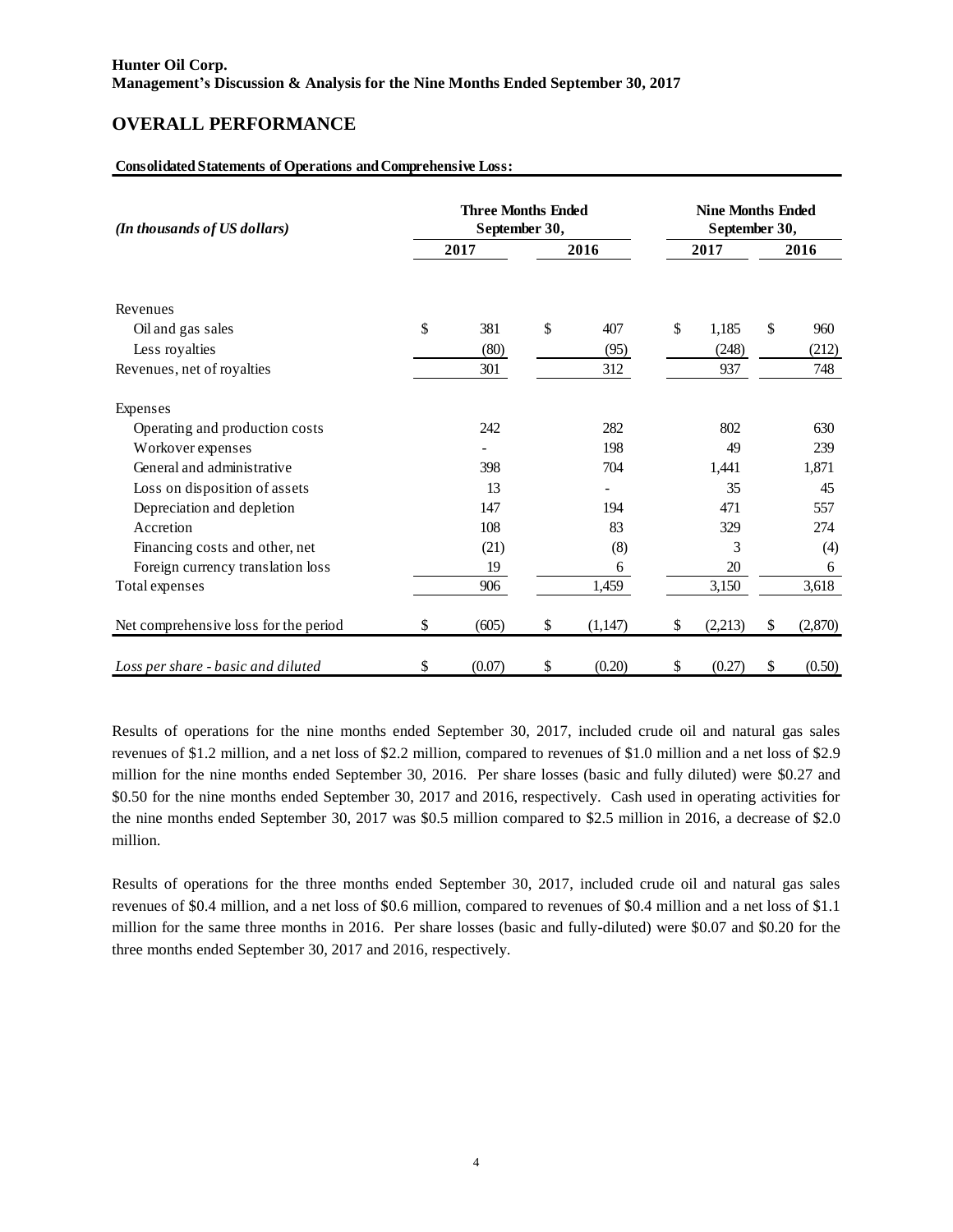### **DISCUSSION OF OPERATIONS**

### **Revenues**

Gross sales of crude oil and natural gas in the first nine months of 2017 increased by \$0.2 million, or 23.4 %, when compared to the same period in 2016. The increase is primarily due to a 23.1% increase in the average price received for commodity sales (\$44.26 per Boe in 2017 compared to \$35.96 per Boe during the prior year).

Gross sales revenue of crude oil and natural gas in the third quarter of 2017 decreased by 6.4% to \$0.38 million when compared to 2016. The decrease in revenue is due to a 14.5% decrease in sales volumes (8,809 Boe's in 2017 compared to 10,309 Boe's in the prior year) that was partially offset by a 9.2% increase in the average price received for commodity sales (\$43.24 per Boe in 2017 compared to \$39.58 per Boe during the same three months in 2016).

### **Operating Costs, Production Costs and Netback**

Our efforts have been focused on increasing oil recovery from legacy oil fields, which normally reflect higher operating costs than fields with newly established production. Since a majority of the Company's properties are older oil fields, we expect that operating costs will always be relatively higher due to the higher frequency of workovers, increasing compliance costs associated with increased regulatory activity and higher maintenance costs pending additional field development.

*Operating and Production Costs*: Operating and production costs for the nine months ended September 30, 2017, increased approximately \$0.17 million (or 27.3%) to \$0.80 million, compared to \$0.63 million for 2016. The increase in costs is primarily due to the activity of eight wells that were acquired during 2016 and brought online coupled with the reactivation of wells in both the Milnesand and the Chaveroo fields.

Operating and production costs for both the three-month periods ended September 30, 2017 and 2016, were \$0.24 million and \$0.28 million, respectively.

*Workover Expenses*: Workover expenses during the first nine months in 2017 decreased \$0.19 million (or 79.5%) to \$0.05 million when compared to the prior year.

Workover expenses for the three months ended September 30, 2017, decreased \$0.2 million (or 100.0%) when compared to the same three months in 2016.

*Netback*: Operating netback for the nine months ended September 30, 2017, increased \$8.90 (or 273.0%) to \$5.64 income per Boe when compared to 2016. The increase in income is primarily due to higher oil prices and lower workover costs during the year.

Operating netback for the quarter ending September 30, 2017, was \$7.83 income per Boe compared to a \$10.96 loss per Boe for the same period in 2016. The increase in income is primarily due to higher average price received for commodity sales and lower workover costs during the period.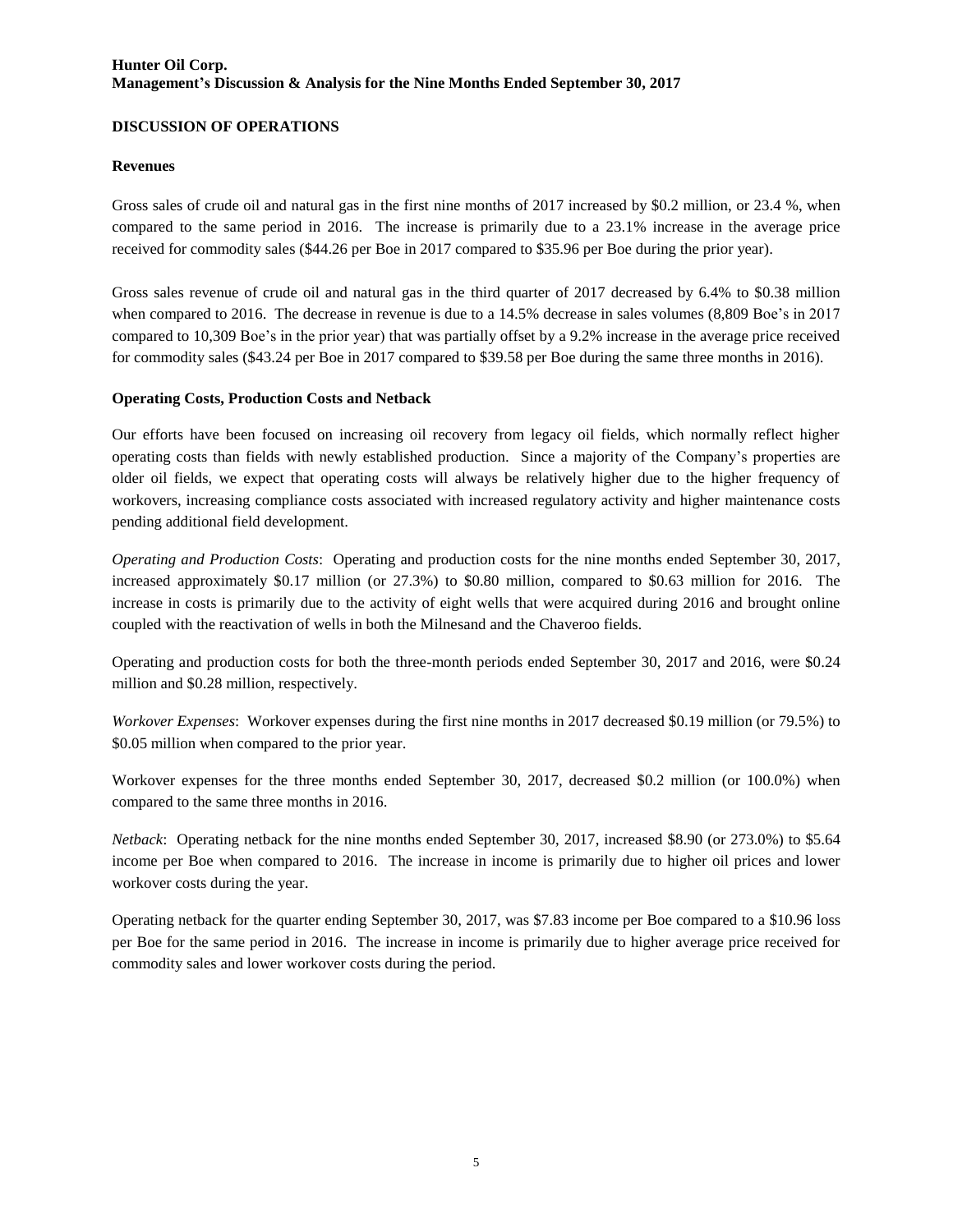#### **General and Administrative**

General and administrative expenses for the periods ended September 30, 2017 and 2016, were as follows:

| (In thousands of US dollars)                   | <b>Nine Months Ended</b> |    |       |  |  |  |  |  |  |  |  |
|------------------------------------------------|--------------------------|----|-------|--|--|--|--|--|--|--|--|
|                                                | September 30,            |    |       |  |  |  |  |  |  |  |  |
| <b>Expense</b>                                 | 2017                     |    | 2016  |  |  |  |  |  |  |  |  |
| Accounting, audit and tax advisory fees        | \$<br>270                | \$ | 280   |  |  |  |  |  |  |  |  |
| Advertising and promotion                      | 18                       |    | 5     |  |  |  |  |  |  |  |  |
| Consulting fees                                | 267                      |    | 381   |  |  |  |  |  |  |  |  |
| Insurance                                      | 17                       |    | 46    |  |  |  |  |  |  |  |  |
| Legal fees                                     | 68                       |    | 87    |  |  |  |  |  |  |  |  |
| Office and general                             | 58                       |    | 25    |  |  |  |  |  |  |  |  |
| Professional fees                              | 23                       |    | 49    |  |  |  |  |  |  |  |  |
| Public company expenses                        | 29                       |    | 72    |  |  |  |  |  |  |  |  |
| Rent                                           | 89                       |    | 82    |  |  |  |  |  |  |  |  |
| Salaries, directors' fees and related benefits | 513                      |    | 730   |  |  |  |  |  |  |  |  |
| Software and IT                                | 47                       |    | 38    |  |  |  |  |  |  |  |  |
| Telephone and utilities                        | 12                       |    | 12    |  |  |  |  |  |  |  |  |
| Travel and accomodation                        | 31                       |    | 65    |  |  |  |  |  |  |  |  |
| Total                                          | \$<br>1,441              | \$ | 1,871 |  |  |  |  |  |  |  |  |

General and administrative expenses decreased approximately \$0.43 million (or 22.7%) to \$1.45 million for the nine months ended September 30, 2017, when compared to the same nine months in 2016. The decrease in expenses is primarily due to personnel reductions in the Houston office. General and administrative expenses for the quarters ended September 30, 2017 and 2016, were \$0.4 million and \$0.7 million, respectively.

### **Depreciation and Depletion**

Depreciation and depletion expenses for the nine months ended September 30, 2017, were \$0.47 million compared to \$0.56 million for the same period in 2016. The \$0.09 million decrease is primarily due to lower well bond premiums and a lower depreciable asset base when compared to the prior year, coupled with increased reserve balances at December 31, 2016. Depreciation and depletion expenses were \$0.14 million and \$0.19 million for the quarters ended September 30, 2017 and 2016, respectively.

#### **Accretion**

Accretion expense for the nine-month period ended September 30, 2017, was \$0.33 million compared to \$0.27 million for the same nine months in 2016. The \$0.06 million increase is primarily due to the activity of eight wells that were acquired during 2016 and brought online coupled with the reactivation of wells in both the Milnesand and the Chaveroo fields.

Accretion expense for the quarters ended September 30, 2017 and 2016, was \$0.11 million and \$0.08 million, respectively.

### **Foreign Exchange Gain (Loss)**

The Company's functional currency and presentational currency, as determined under International Accounting Standard ("IAS") 21, *The Effects of Changes in Foreign Exchange Rates*, is the United States dollar. All of the Company's operating expenses and capital expenditures are paid in the United States dollar except for general and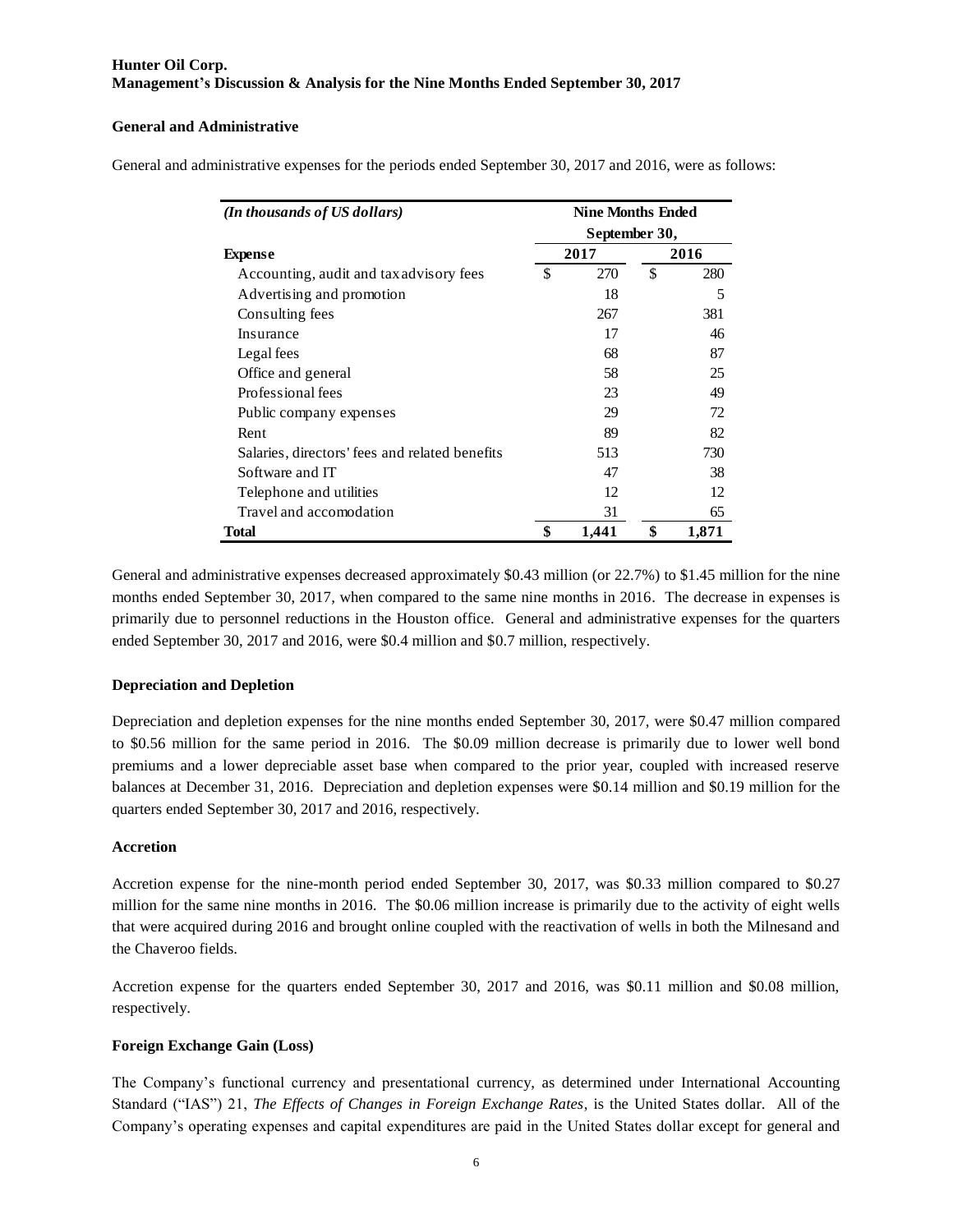administrative expense of the Canadian parent entity and all historical equity issuances of the Canadian parent which are denominated in Canadian dollars. There will continue to be an impact from currency translation and exchange gains and losses, but we believe this translation will have a small impact on our financial results. The average Canadian/US dollar exchange rate was \$0.77 and \$0.76 for the nine-month periods ended September 30, 2017 and 2016, respectively.

#### **EBITDA Reconciliation**

| (In thousands of US Dollars)      | <b>Three Months Ended</b><br>September 30, | <b>Nine Months Ended</b><br>September 30, |         |   |         |      |         |  |
|-----------------------------------|--------------------------------------------|-------------------------------------------|---------|---|---------|------|---------|--|
|                                   | 2017                                       |                                           | 2016    |   | 2017    | 2016 |         |  |
| Net comprehensive loss            | \$<br>(605)                                | S                                         | (1,147) | S | (2,213) | S    | (2,870) |  |
| Adjustments:                      |                                            |                                           |         |   |         |      |         |  |
| Loss on disposition of assets     | 13                                         |                                           |         |   | 35      |      | 45      |  |
| Depreciation and depletion        | 147                                        |                                           | 194     |   | 471     |      | 557     |  |
| Accretion                         | 108                                        |                                           | 83      |   | 329     |      | 274     |  |
| Foreign currency translation loss | 19                                         |                                           | 6       |   | 20      |      | 6       |  |
| Financing costs and other, net    | (21)                                       |                                           | (8)     |   | 3       |      | (4)     |  |
| FRITDA                            | \$<br>(339)                                |                                           | (872)   |   | (1,355) |      | (1,992) |  |

#### **Operating Netback Analysis**

#### **Operating Netback Per Gross Boe:**

| (In US dollars)                       | <b>Three Months Ended</b><br>September 30, |             | <b>Nine Months Ended</b><br>September 30, |    |         |    |         |  |  |
|---------------------------------------|--------------------------------------------|-------------|-------------------------------------------|----|---------|----|---------|--|--|
|                                       |                                            | 2017        | 2016                                      |    | 2017    |    | 2016    |  |  |
| Oil & Gas Sales Volumes               |                                            |             |                                           |    |         |    |         |  |  |
| Oil equivalent                        | Boe's                                      | 8,809       | 10,309                                    |    | 26,762  |    | 26,723  |  |  |
| Average prices <sup>1</sup>           |                                            |             |                                           |    |         |    |         |  |  |
| Oil equivalent                        | \$/Boe                                     | \$<br>43.24 | \$<br>39.58                               | \$ | 44.26   | \$ | 35.96   |  |  |
| Less:                                 |                                            |             |                                           |    |         |    |         |  |  |
| Royalties, net <sup>2</sup>           | \$/Boe                                     | (9.09)      | (8.29)                                    |    | (9.27)  |    | (7.55)  |  |  |
| Production taxes                      | $\mathcal{S}/Boe$                          | (2.81)      | (2.74)                                    |    | (2.88)  |    | (2.49)  |  |  |
| Production costs                      | \$/Boe\$                                   | (23.51)     | (20.22)                                   |    | (25.20) |    | (21.64) |  |  |
| Workover expense                      | \$/Boe                                     |             | (19.29)                                   |    | (1.27)  |    | (7.54)  |  |  |
| <b>Operating Netback</b> <sup>3</sup> | \$/Boe                                     | \$<br>7.83  | \$<br>(10.96)                             | \$ | 5.64    | \$ | (3.26)  |  |  |

**1** Average prices are after deduction of transportation costs.

<sup>2</sup> Net of related production taxes.

 $3$  Operating netback equals crude oil and natural gas sales less royalties, operating costs and transportation costs <sup>2</sup> Net of related production taxes.<br><sup>3</sup> Operating netback equals crude oil and natural gas sales less royalties, operating costs and transportation costs calculated on a Boe basis. Operating netback does not have a standa therefore may not be comparable with the calculations of similar measures for other companies.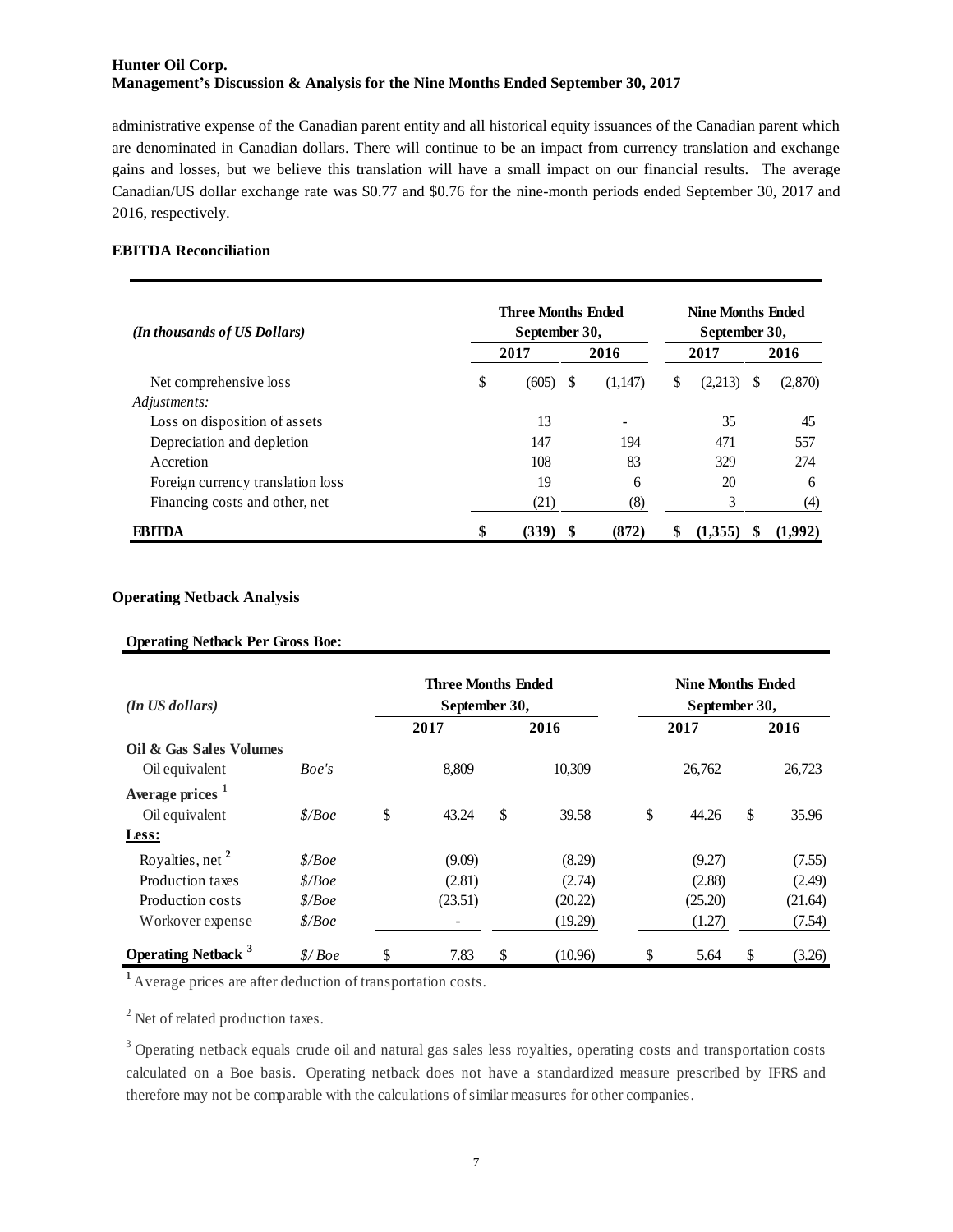### **LIQUIDITY AND CAPITAL RESOURCES**

As of September 30, 2017, the Company had unrestricted cash of \$0.08 million and restricted cash balances of \$2.3 million.

On May 13, 2016, the Company closed a private placement of 6,470,000 common shares of the Company at a price of C\$0.50 per share to raise gross proceeds of US \$2.5 million. The funds are recorded in equity instruments on the unaudited interim condensed consolidated balance sheet.

In order to provide the necessary funds to develop its projects, the Company is considering all available sources of financing to develop its projects, including equity, bank and mezzanine debt, asset sales and joint venture arrangements. The Company expects that financing of drilling activities will require dilution of equity interests or higher cost debt financing and will require that the development of these fields command a high rate of return on investment. The Company will continue to focus on operations activities that further its objectives of positive operating cash flows and increasing production in one or more of its oil fields.

While the 2016 consolidated financial statements are prepared on the basis that the Company will continue to operate as a going concern, which assumes that the Company will be able to realize its assets and discharge its liabilities in the normal course of business for the twelve-month period following the date of these consolidated financial statements, certain conditions and events cast significant doubt on the validity of this assumption. For the nine months ended September 30, 2017, the Company had negative cash flows from operations of approximately \$0.5 million and, at September 30, 2017, an accumulated deficit of approximately \$112.8 million. The Company also expects to incur further losses during the future development of its business. The Company's ability to continue as a going concern is dependent upon its ability to generate profitable production and to obtain additional funding from loans or equity financings or through other arrangements. Although the Company has been successful in obtaining financing, there is no assurance that it will be able to obtain adequate financing in the future or that such financing will be on terms acceptable to the Company.

# **QUARTERLY RESULTS OF OPERATIONS AND SELECT FINANCIAL DATA**

### **Summary of Quarterly Information:**

| (In thousands except per share amounts) |         |  |              |  |             |  |              |  |         |  |              |        |             |       |        |  |  |  |  |
|-----------------------------------------|---------|--|--------------|--|-------------|--|--------------|--|---------|--|--------------|--------|-------------|-------|--------|--|--|--|--|
|                                         | 2015    |  | 2016         |  |             |  |              |  |         |  | 2017         |        |             |       |        |  |  |  |  |
|                                         | Fourth  |  | <b>First</b> |  | Second      |  | Third        |  | Fourth  |  | <b>First</b> | Second |             | Third |        |  |  |  |  |
| Revenues                                | 325     |  | 236          |  | 317         |  | 407          |  | 455     |  | 457          |        | 347         |       | 381    |  |  |  |  |
| Net comprehensive loss                  | (1,424) |  | $(1,033)$ \$ |  | $(690)$ \$  |  | $(1,147)$ \$ |  | (1.101) |  | (945)        |        | $(663)$ \$  |       | (605)  |  |  |  |  |
| Per share - basic                       | (0.89)  |  | $(0.65)$ \$  |  | $(0.12)$ \$ |  | $(0.20)$ \$  |  | (0.19)  |  | $(0.12)$ \$  |        | $(0.08)$ \$ |       | (0.07) |  |  |  |  |
| Per share - diluted                     | (0.89)  |  | $(0.65)$ \$  |  | $(0.12)$ \$ |  | $(0.20)$ \$  |  | (0.19)  |  | (0.12)       |        | (0.08)      |       | (0.07) |  |  |  |  |

#### **Quarterly Revenue, Loss and Earnings Per Share:**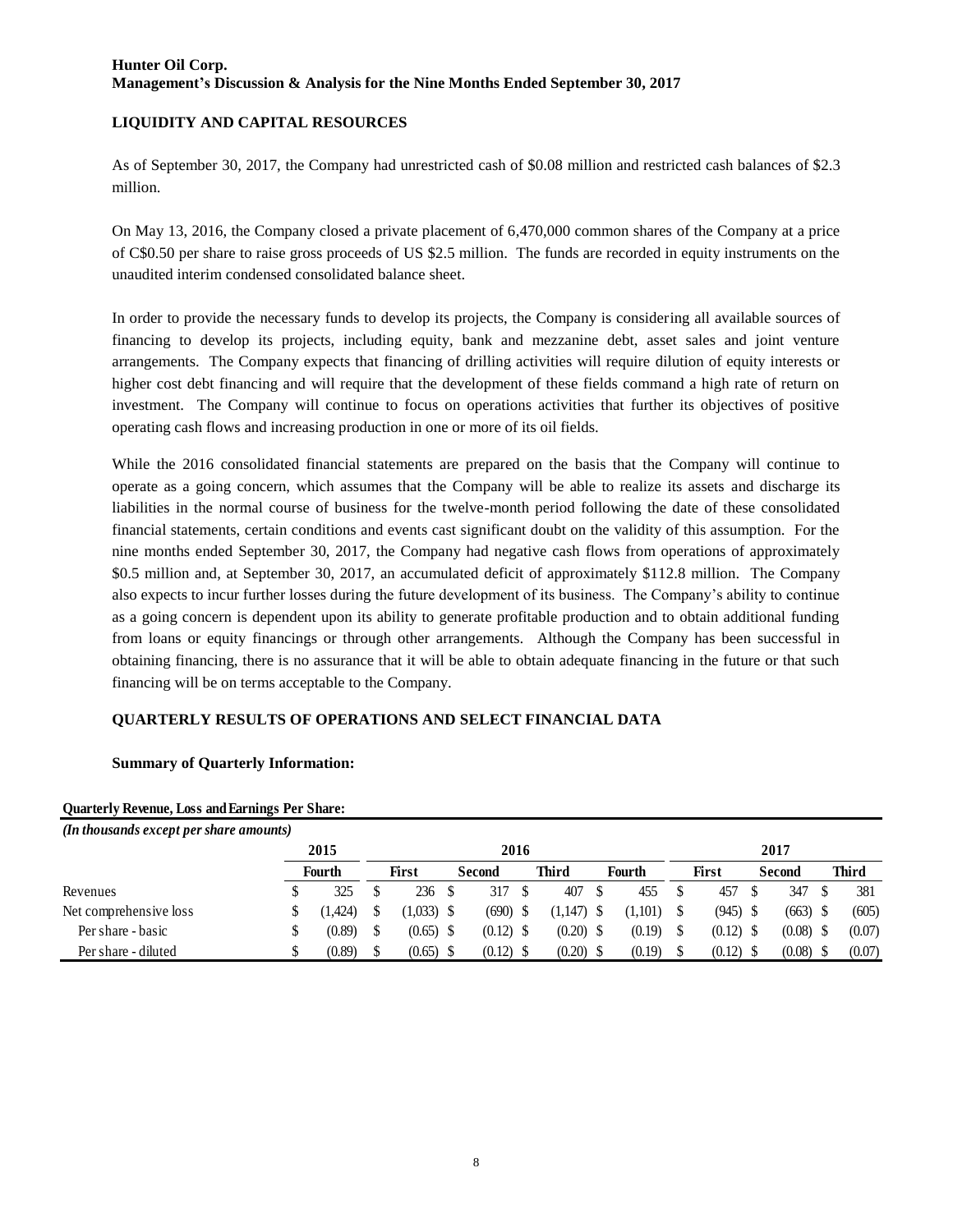Revenue varies directly with the average price of oil received and production volumes achieved. The following table summarizes the average received prices and gross production for the three-month periods indicated:

|                        | 2015   | 2016 |       |     |               |      |        |        |        |  |       |      | 2017     |  |       |  |  |       |  |        |  |       |  |
|------------------------|--------|------|-------|-----|---------------|------|--------|--------|--------|--|-------|------|----------|--|-------|--|--|-------|--|--------|--|-------|--|
|                        | Fourth |      | First |     | <b>Second</b> |      | Third  | Fourth |        |  |       |      |          |  |       |  |  | First |  | Second |  | Third |  |
| Average price received | 37.43  | S.   | 28.19 | - S | 39.96         | - \$ | 39.58  | - \$   | 43.77  |  | 46.19 | - \$ | 43.02 \$ |  | 43.24 |  |  |       |  |        |  |       |  |
| Sales volume           | 8.704  |      | 8.378 |     | 8.036         |      | 10.309 |        | 10.389 |  | 9,893 |      | 8.060    |  | 8,809 |  |  |       |  |        |  |       |  |

#### **Quarterly Average Prices Received and Sales Volumes:**

The quarterly table reflects operational activity arising from planned and unplanned activities, such as regulatory requirements, changes in prices, availability of oil field services and/or weather-related downtime, thereby affecting the level of workover and maintenance activity in each of the oilfields. Crude oil sales decreased in the first and second quarters of 2017 principally due to the loss of production of a few wells that went offline during the period.

Crude oil sales increased in the third quarter of 2017 due to a reduction in crude storage that was partially offset by a decrease in crude production. Crude oil sales decreased in the second quarter of 2017 due to a decrease in crude production coupled with an increase in crude storage. The increase in crude oil sales in the fourth quarter of 2016 was due to the activity of eight wells brought online that were acquired during 2016 coupled with the reactivation of wells in both the Milnesand and the Chaveroo fields. The increase in crude oil sales in the third quarter of 2016 was due to the reactivation of wells in both the Milnesand and the Chaveroo fields. Crude oil sales volume decreased in the second quarter of 2016 principally due to an increase in crude storage. The decrease in crude oil sales volumes in the first quarter of 2016 was primarily due to weather related downtime in January 2016.

Revenue increased in the third quarter of 2017 due to both higher sales volumes and higher oil prices. Revenue decreased in the second quarter of 2017 due to both the lost production of wells going offline and lower oil prices. The increase in revenue in the fourth quarter of 2016 was due to both higher sales volumes and higher oil prices. Revenue increased in the third quarter of 2016 due to higher sales volumes. Revenue increased in the second quarter of 2016 due to higher commodity prices received from oil sales. Revenue decreased in the first quarter of 2016 due to lower commodity prices received from oil sales.

### **Equity Placement**

On May 13, 2016, the Company closed a private placement of 6,470,000 common shares of the Company at a price of C \$0.50 per share to raise gross proceeds of US \$2.5 million (see "Liquidity and Capital Resources" above).

### **Regulatory Compliance in New Mexico**

The Company's operating subsidiaries, primarily Ridgeway Arizona Oil Corp. ("Ridgeway") and EOR Operating Company, conduct their operations under the oversight of multiple federal and state agencies. The Company's Chaveroo field is operated by Ridgeway, which is both the federal and State of New Mexico operator of record. The Company's other principal oil field, Milnesand, is operated by EOR Operating Company, which is both the federal and State of New Mexico operator of record.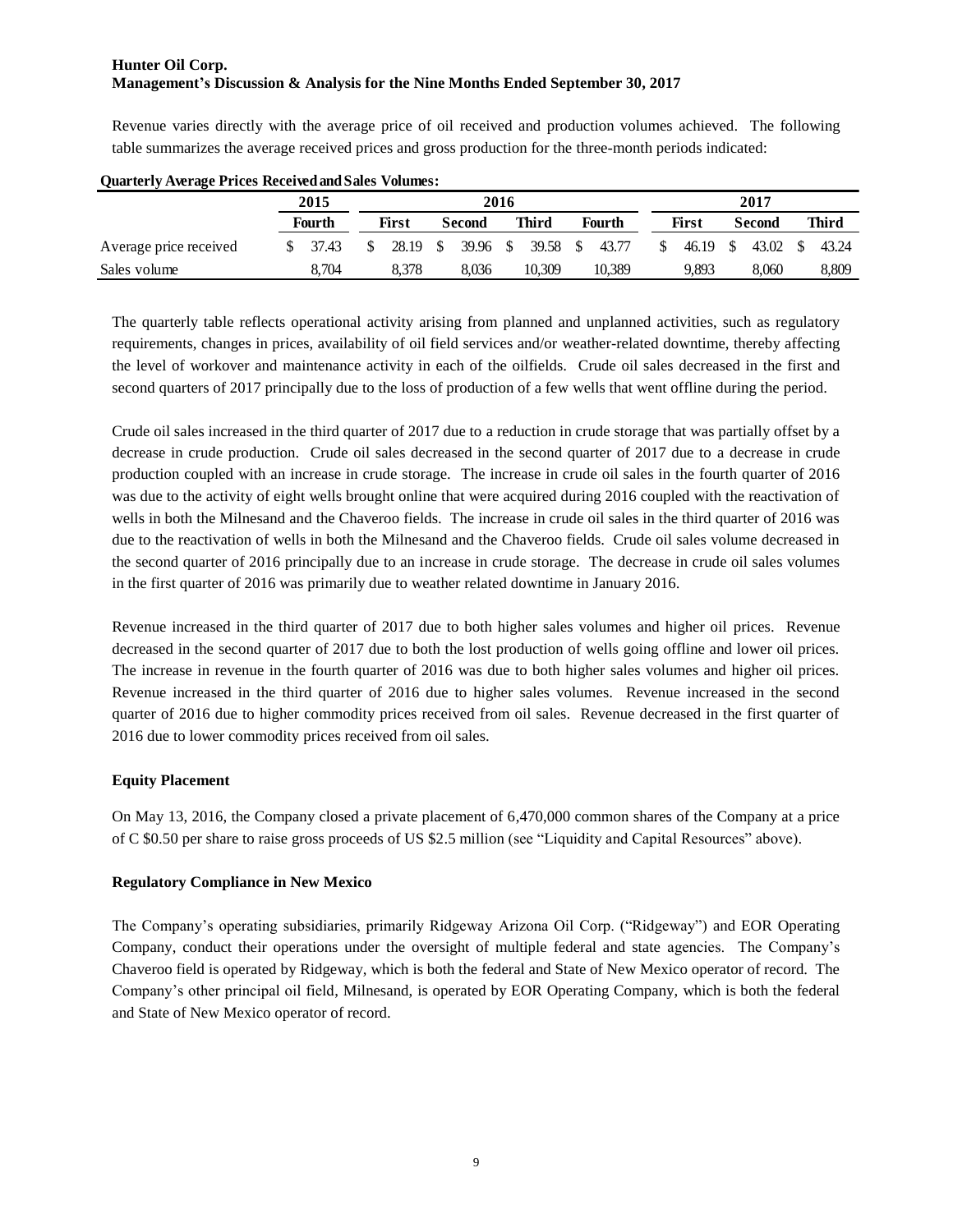# **DISCLOSURE OF CONTROLS, PROCEDURES AND INTERNAL CONTROLS OVER FINANCIAL REPORTING**

As a TSX Venture Exchange issuer, the Company's officers are not required to certify the design and evaluation of operating effectiveness of the Company's disclosure controls and procedures ("DC&P") or its internal controls over financial reporting ("ICFR"). The Company maintains DC&P designed controls to ensure that information required to be disclosed in reports filed or submitted is accumulated and communicated to management, including the Chief Executive Officer and the Chief Financial Officer, as appropriate, to allow timely decisions regarding required disclosure. In addition, the Chief Executive Officer and the Chief Financial Officer have designed controls over financial reporting to provide reasonable assurance regarding the reliability of financial reporting and the preparation of consolidated financial statements for external purposes in accordance with generally accepted accounting principles. Due to its size, the small number of employees, the scope of its current operations, its limited liquidity and capital resources, there are inherent limitations on the Company's ability to design and implement on a cost-effective basis the DC&P and ICFR procedures, the effect of which may result in additional risks related to the quality, reliability, transparency and timeliness of its interim filings and other reports. There have been no changes in ICFR during the nine months ended September 30, 2017.

#### **OFF-BALANCE SHEET ARRANGEMENTS**

The Company does not have any special purpose entities nor is it party to any arrangements that would be excluded from the consolidated balance sheet.

#### **RELATED PARTY TRANSACTIONS**

Pursuant to a management services agreement (the "Agreement") with Century Capital Management ("Century"), a company controlled by the Company's Chief Executive Officer, the Company incurred approximately \$0.18 million in management fees, office rent and office expenses during the nine months ended September 30, 2017 and 2016, respectively. The services under the Agreement are provided at \$0.24 million per year, payable monthly.

Century may terminate the Agreement at any time by providing no less than 30 days' notice to the Company. If the Agreement is terminated without cause, the Company is required to pay to Century a lump sum equal to the greater of (a) \$0.36 million plus \$0.03 million for each full year of service, and (b) \$0.72 million. Should the Company be subject to a change in control and the CEO terminated without cause or a reduction in position results within 2 years therefrom, the Company must pay to Century \$0.60 million, unless the termination follows a change in control which involves a sale of securities or assets of the Company with which Century or the CEO is involved as a purchaser.

### **CRITICAL ACCOUNTING ESTIMATES**

Estimates and underlying assumptions are reviewed on an ongoing basis and involve significant estimation uncertainty which have a significant risk of causing adjustments to the carrying amounts of assets and liabilities. Revisions to accounting estimates are recognized in the year in which the estimates are reviewed and for any future years affected. Significant judgments, estimates and assumptions made by management in the consolidated financial statements are outlined below:

*Oil and natural gas reserves:* Certain depletion, depreciation, impairment and asset retirement obligation charges are measured based on the Company's estimate of proved and probable oil and gas reserves and resources. The estimation of proved and probable reserves and resources is an inherently complex process and involves the exercise of professional judgment. Oil and natural gas reserves have been evaluated at December 31, 2016 and December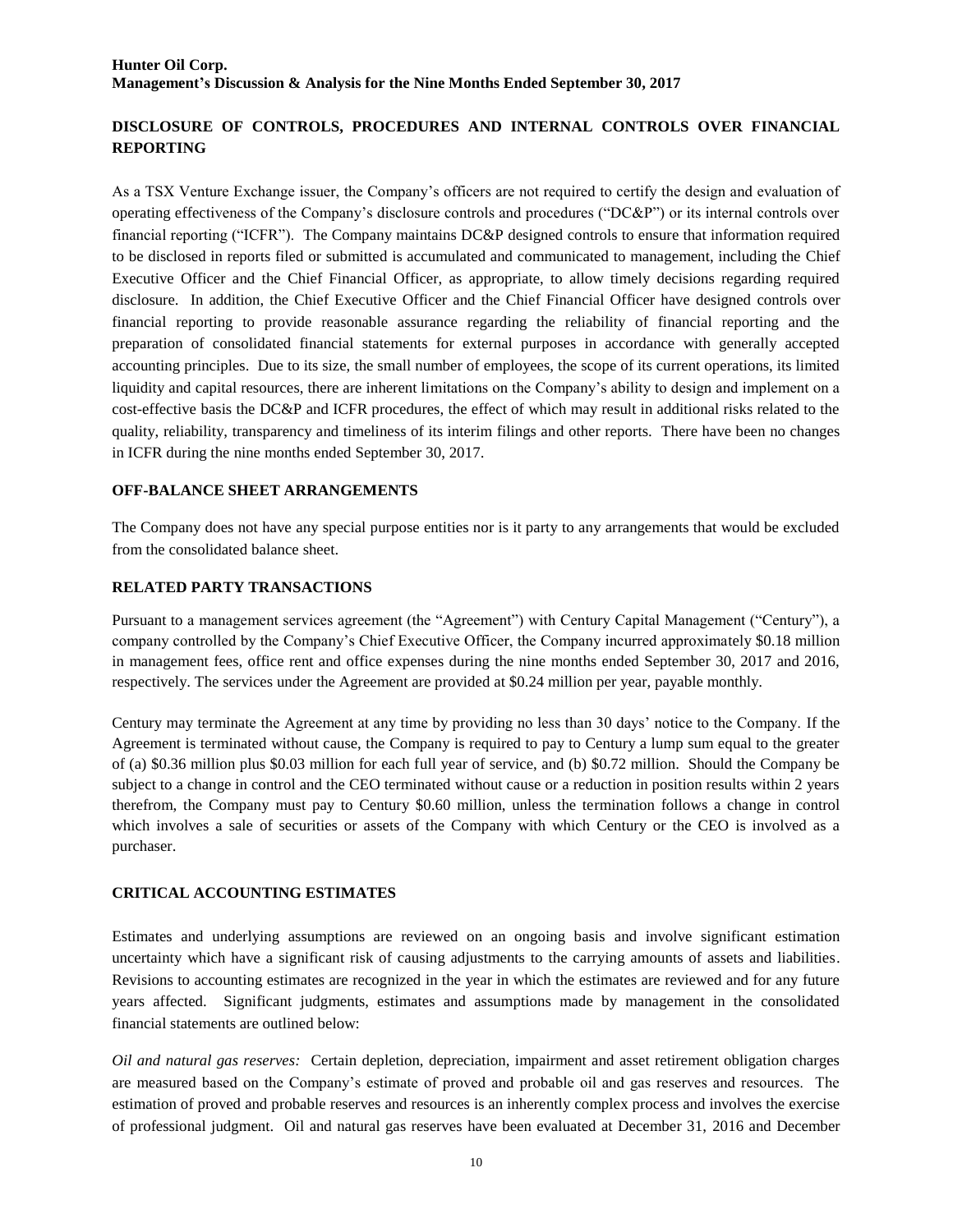31, 2015 by independent petroleum engineers in accordance with National Instruments 51-101 *Standards of Disclosure for Oil and Gas Activities*.

Oil and natural gas reserve estimates are based on a range of geological, technical and economic factors, including projected future rates of production, estimated commodity prices, engineering data, and the timing and amount of future expenditures, all of which are subject to uncertainty. Assumptions reflect market and regulatory conditions existing at the reporting date, which could differ significantly from other points in time throughout the year, or future periods. Changes in market and regulatory conditions and assumptions can materially impact the estimation of net reserves and resources.

*Impairment of assets:* The Company evaluates its assets for possible impairment at the CGU level. The determination of CGUs requires judgment in defining the smallest grouping of integrated assets that generate identifiable cash inflows that are largely independent of the cash inflows of other assets or groups of assets. The allocation of assets into CGUs has been determined based on similar geological structure, shared infrastructure, geographical proximity, commodity type, the existence of active markets, similar exposure to market risks, and the way in which management monitors the operations.

The recoverable amounts of CGUs and individual assets have been determined based on the higher of fair value less costs of disposal model and value in-use model. The key assumptions the Company uses in estimating future cash flows for recoverable amounts are: anticipated future commodity prices, expected production volumes, future operating and development costs, estimates of inflation on costs and expenditures, expected income taxes and discount rates. In addition, the Company considers the current environmental, social and governance issues affecting its property interests and operations, including the current legislative and regulatory activity affecting the permitting and approval of its projects and operations. Changes to these assumptions will affect the estimated recoverable amounts attributed to a CGU or individual assets and may then require a material adjustment to their related carrying value.

The decision to transfer exploration and evaluation assets to property and equipment is based on management's determination of a property's technical feasibility and commercial viability based on proved and probable reserves as well as related future cash flows.

Judgements are required to assess when impairment indicators exist and impairment testing is required. In determining the recoverable amount of assets, in the absence of quoted market prices, impairment tests are based on estimates of reserves, production rates, future oil and natural gas prices, future costs, discount rates, market value of land and other relevant assumptions.

The application of the Company's accounting policy for exploration and evaluation assets requires management to make certain judgements as to future events and circumstances as to whether economic quantities of reserves will be found so as to assess if technical feasibility and commercial viability has been achieved.

Judgements are made by management to determine the likelihood of whether deferred income tax assets at the end of the reporting period will be realized from future taxable earnings.

*Asset retirement obligations:* The Company estimates and recognizes liabilities for future asset retirement obligations and restoration of exploration and evaluation assets, and for oil and gas development and producing assets. These provisions are based on estimated costs, which take into account the anticipated method and extent of restoration, technological advances and the possible future use of the asset. Actual costs are uncertain and estimates can vary as a result of changes to relevant laws and regulations, the emergence of new restoration techniques,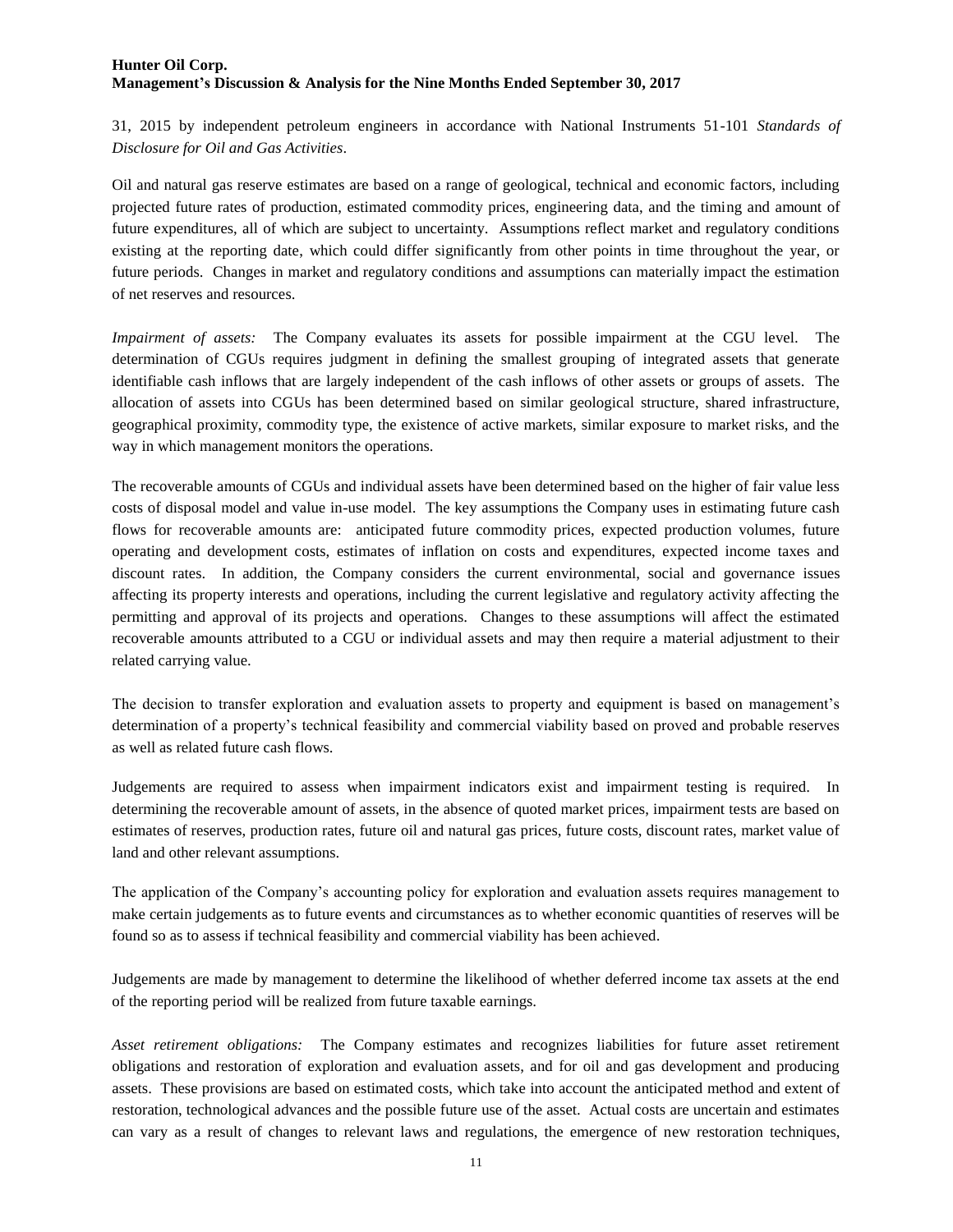operating experience and prices. The expected timing of future retirement and restoration may change due to these factors, as well as affect the estimates of reserve life. Changes to assumptions related to future expected costs, discount rates and timing may have a material impact on the amounts presented. The Company has chosen to use a risk-free rate for discounting asset retirement obligations.

#### **FUTURE ACCOUNTING PRONOUNCEMENTS**

The following new standards and amendments to standards and interpretations are effective for annual periods beginning after January 1, 2018, and have not been applied in preparing these financial statements.

#### *IFRS 9: Financial Instruments*

The complete version of *IFRS 9* was issued in July 2014. It replaced guidance in *IAS 39* that relates to the classification and measurement of financial instruments. *IFRS 9* retains but simplifies the mixed measurement model and establishes three primary measurement categories for financial assets: amortized cost, fair value through other comprehensive income (OCI) and fair value through profit and loss (P&L). The basis of classification depends on the entity's business model and the contractual cash flow characteristics of the financial asset. Investments in equity instruments are required to be measured at fair value through profit or loss with the irrevocable option at inception to present changes in fair value in OCI not recycling. There is now a new expected credit losses model that replaces the incurred loss impairment model used in *IAS 39*. For financial liabilities, there were no changes to classification and measurement except for the recognition of changes in own credit risk in other comprehensive income, for liabilities designated at fair value through profit or loss. *IFRS 9* relaxes the requirements for hedge effectiveness by replacing the bright line hedge effectiveness tests. It requires an economic relationship between the hedged item and hedging instrument and for the "hedged ratio" to be the same as the one management actually uses for risk management purposes. Contemporaneous documentation is still required but is different to that currently prepared under *IAS 39.* The standard is effective for accounting periods beginning on or after January 1, 2018. Early adoption is permitted. The Company has not fully assessed the impact of *IFRS 9* on the financial statements, but does not expect the impact to be significant.

### *IFRS 15: Revenue from Contracts with Customers*

IFRS 15 deals with revenue recognition and establishes principles for reporting useful information to users of financial statements about the nature, amount, timing and uncertainty of revenue and cash flows arising from an entity's contracts with customers. Revenue is recognized when a customer obtains control of a good or service and thus has the ability to direct the use and obtain the benefits from the good or service. In accordance with IFRS 15, the Company recognizes revenue when it satisfies a performance obligation (when control of the commodities is transferred to the purchaser). The standard replaces *IAS 18 Revenue* and *IAS 11 Construction Contracts* and related interpretations. The standard is effective for annual periods beginning on or after January 1, 2018 and earlier application is permitted. The Company has not fully assessed the impact of *IFRS 15* on the financial statements, but does not expect the impact to be significant.

### *IFRS 16: Leases*

This new standard replaces IAS 17 "Leases" and the related interpretative guidance. IFRS 16 applies a control model to the identification of leases, distinguishing between a lease and a service contract on the basis of whether the customer controls the asset being leased. For those assets determined to meet the definition of a lease, IFRS 16 introduces significant changes to the accounting by lessees, introducing a single, on-balance sheet accounting model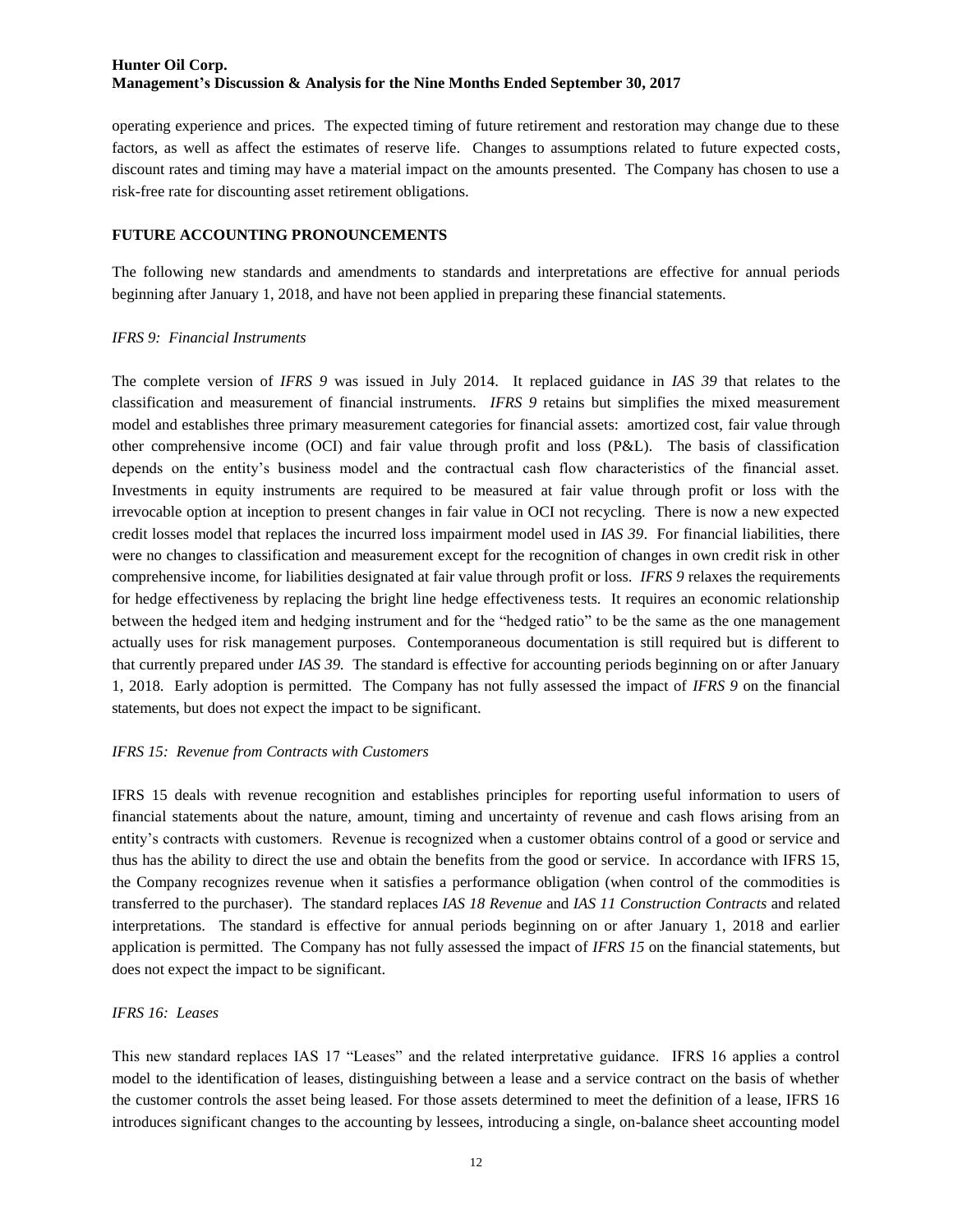that is similar to current finance lease accounting, with limited exceptions for short-term leases or leases of low value assets. Lessor accounting is not substantially changed. The standard is effective for annual periods beginning on or after January 1, 2019, with early adoption permitted for entities that have adopted IFRS 15. The Company has not fully assessed the impact of *IFRS 16* on the financial statements, but does not expect the impact to be significant.

There are no other IFRS or IFRIC interpretations that are not yet effective that would be expected to have a material impact on the Company.

### **POTENTIAL RISKS AND UNCERTAINTIES**

The resource industry is highly competitive and, in addition, exposes the Company to a number of risks. Resource exploration and development involves a high degree of risk, which even a combination of experience, knowledge and careful evaluation may not be able to overcome. It is also highly capital intensive and the ability to complete a development project may be dependent on the Company's ability to raise additional capital. In certain cases, this may be achieved only through joint ventures or other relationships, which would reduce the Company's ownership interest in the project. There is no assurance that development operations will prove successful. Readers are referred to the discussion of Potential Risks and Uncertainties in the Company's MD&A for the year ended December 31, 2016.

### **SUBSEQUENT EVENTS**

On May 5, 2017, as a result of delinquent filing of its consolidated financial statements, the Company was issued a Cease Trade Order by its principal regulator, the British Columbia Securities Commission (see the Company's press release dated May 8, 2017). The consolidated annual financial statements have now been filed and the Cease Trade Order was revoked on November 10, 2017. Trading on the TSX-V resumed on November 16, 2017.

# **OTHER MD&A INFORMATION NOT DISCLOSED ELSEWHERE**

### **Exploration and Evaluation Expenditures**

| <b>Chaveroo</b> |       |  |  |  |  |
|-----------------|-------|--|--|--|--|
|                 | Field |  |  |  |  |
|                 |       |  |  |  |  |
| \$              | 64    |  |  |  |  |
|                 | 116   |  |  |  |  |
| \$              | 180   |  |  |  |  |
|                 |       |  |  |  |  |
|                 |       |  |  |  |  |
| \$.             | 64    |  |  |  |  |
| \$.             | 180   |  |  |  |  |
|                 |       |  |  |  |  |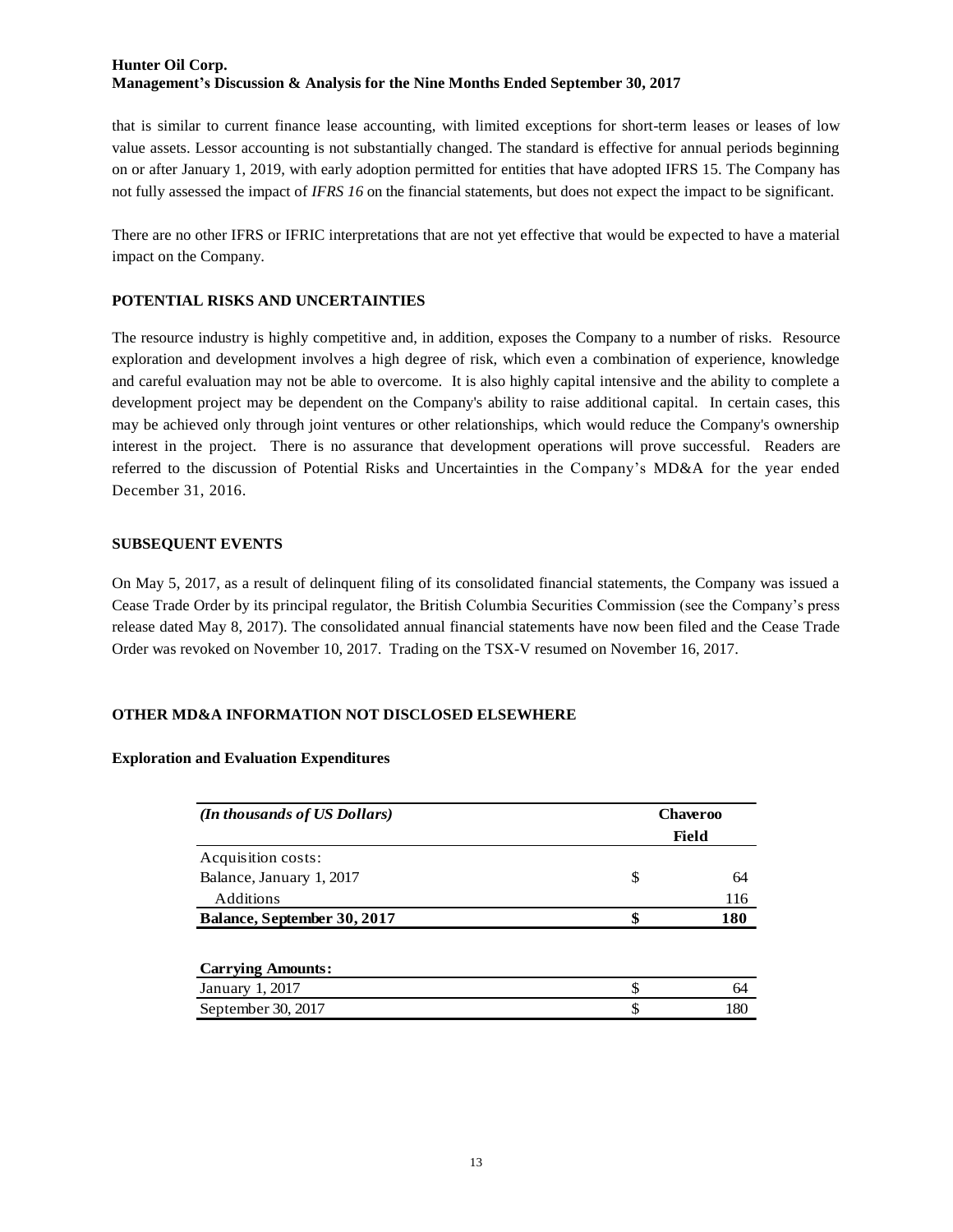### **Share Capital**

Authorized capital:

25 million preference shares of no par value Unlimited common shares of no par value

Issued and outstanding at November 29, 2017:

8,070,871 common shares

#### **General and Administrative Expenses**

Please refer to the heading "General and Administrative" under Discussion of Operations.

### **FORWARD-LOOKING STATEMENTS**

Certain statements contained in this Management's Discussion and Analysis and in certain documents incorporated by reference into this Management's Discussion and Analysis, contain estimates and assumptions which management are required to make regarding future events and may constitute forward-looking statements within the meaning of applicable securities laws. Management's assessment of future operations, drilling and development plans and timing thereof, other capital expenditures and timing thereof, methods of financing capital expenditures and the ability to fund financial liabilities, expected commodity prices and the impact on the Company, and the impact of the adoption of future changes in accounting standards may constitute forward-looking statements under applicable securities laws and necessarily involve risks including, without limitation, risks associated with oil and gas exploration, development, exploitation, the flexibility of capital funding plans and the source of funding therefore; production, marketing and transportation, loss of markets, volatility of commodity prices, the effect of the Company's risk management program, including the impact of derivative financial instruments; currency fluctuations, imprecision of reserve estimates, environmental risks, competition from other producers, inability to retain drilling rigs and other services, incorrect assessment of the value of acquisitions, failure to realize the anticipated benefits of acquisitions, the inability to fully realize the benefits of the acquisitions, delays resulting from or inability to obtain required regulatory approvals and ability to access sufficient capital from internal and external sources.

All statements other than statements of historical fact may be forward-looking statements. Forward-looking statements are often, but not always, identified by the use of words such as "seek", "anticipate", "plan", "continue", "estimate", "expect", "may", "will", "project", "predict", "potential", "targeting", "intend", "could", "might", "should", "believe" and similar other expressions. These statements involve known and unknown risks, uncertainties and other factors that may cause actual results or events to differ materially from those anticipated in such forward-looking statements. The Company believes that the expectations reflected in these forward-looking statements are reasonable but no assurance can be given that these expectations will prove to be correct and such forward-looking statements included in, or incorporated by reference into, this MD&A should not be unduly relied upon. These statements speak only as of the date of this MD&A, as the case may be. The Company does not intend, and does not assume an obligation, to update these forward-looking statements, except as required by securities law.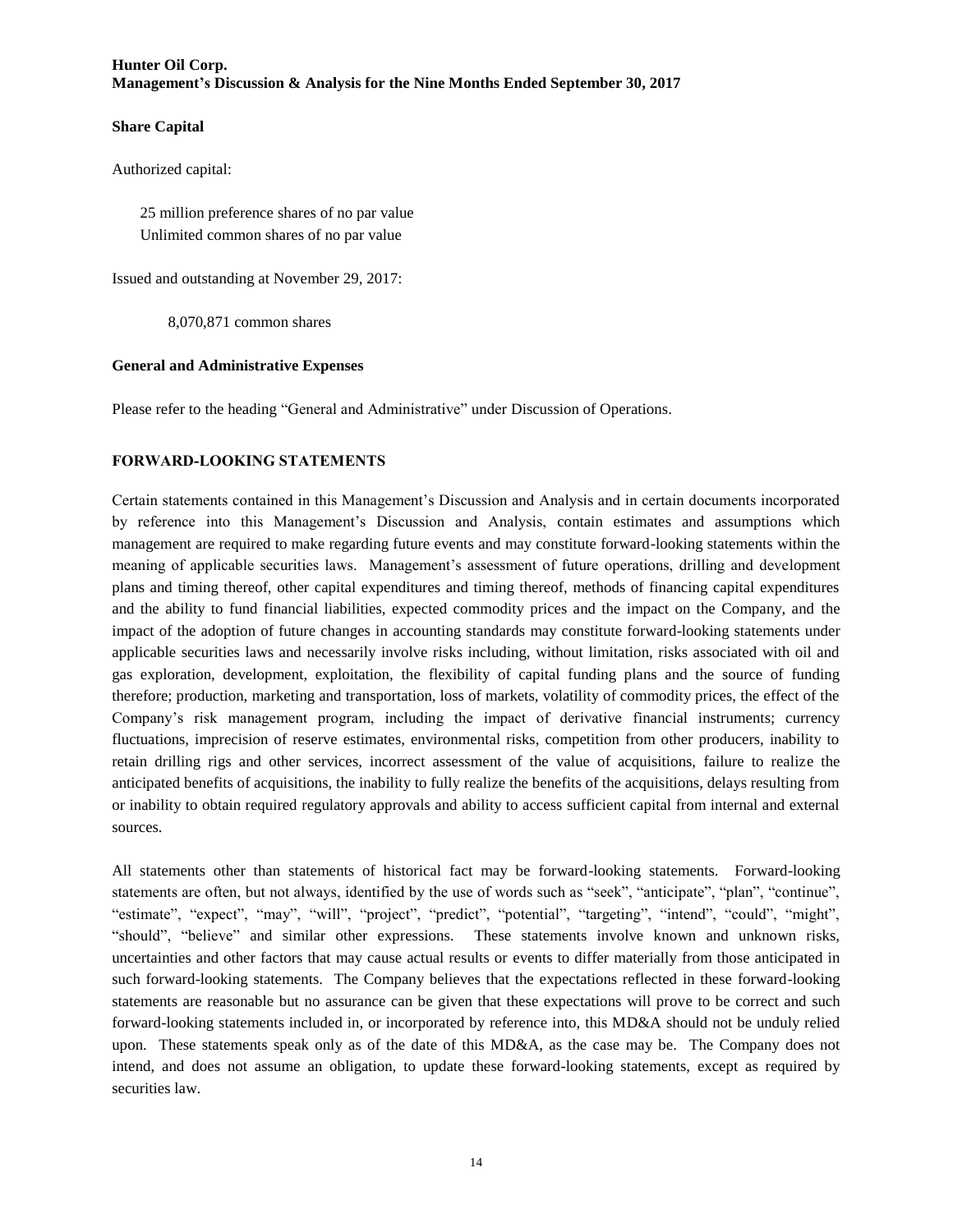In particular, this MD&A and the documents incorporated by reference include, but are not limited to, forwardlooking statements pertaining to the following:

- the quantity of reserves and contingent resources on the Company's Milnesand and Chaveroo Fields;
- crude oil, natural gas,  $CO<sub>2</sub>$  and helium operations and production levels;
- capital expenditure programs, including drilling programs, asset retirement and abandonment activities and pipeline construction projects, and the timing and method of financing thereof;
- projections of market prices and costs;
- supply, demand and pricing for crude oil and natural gas;
- expectations regarding the Company's ability to raise capital and to continually add to reserves through acquisitions and development;
- drilling inventory, drilling plans and timing of drilling, re-completion and tie-in of wells;
- plans for production facilities construction and completion and the timing and method of funding thereof;
- productive capacity of wells, anticipated or expected production rates and anticipated dates of commencement of production;
- drilling results of various projects of the Company;
- the performance and characteristics of the Company's oil and natural gas properties;
- $\bullet$  timing of development of undeveloped reserves;
- $\bullet$  timing of receipt of regulatory approvals;
- timing and effect of production increases and the related effect and timing on operating costs per BOE;
- ability to lower cost structure in certain projects of the Company;
- growth expectations within the Company;
- the tax horizon and tax related implications of the Company:
- supply and demand for oil, natural gas liquids and natural gas;
- the Company's acquisition strategy, the criteria to be considered in connection therewith and the benefits to be derived therefrom;
- the impact of United States federal and state governmental regulation on the Company, either directly or relative to other oil and gas issuers of similar size;
- realization of the anticipated benefits of acquisitions and dispositions;
- weighting of production between different commodities;
- expected levels of royalty rates, production and workover costs, office field expenses, general and administrative costs, costs of services and other costs and expenses;
- benefits or costs related to settlement of financial instruments; and
- treatment under United States and Canada government regulation and taxation, including carbon taxation regimes.

This forward-looking information is based on a number of assumptions and factors, including, but not limited to, the following:

- assumptions set out herein and in the Company's most recently filed Form 51-101F1 oil and gas report;
- stability in the credit markets and continued willingness of lenders to lend capital to issuers such as the Company;
- continuing availability of funds for capital expenditures through internally generated cash and/or equity raises and debt raises;
- stability of political and fiscal regimes in Canada and the United States;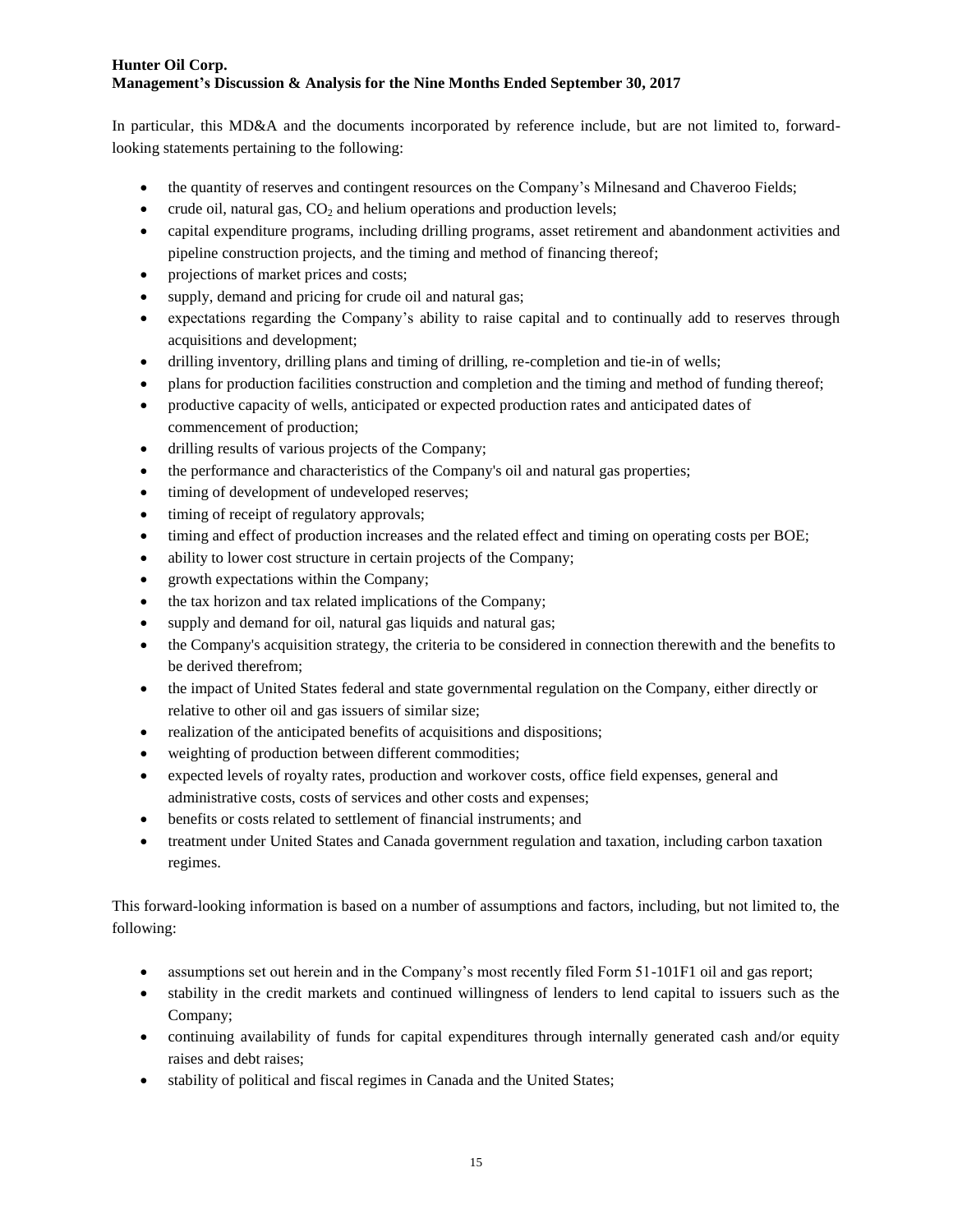- ability of the Company to hold mineral leases and projects in which it has interests and to find suitable industry partners to assume or share capital expenditure requirements necessary to keep various of the Company's projects in good standing, if and as needed;
- stable future costs;
- availability of equipment and personnel when required for operations;
- future strong demand for oil and natural gas;
- that the Company will not experience unforeseen delays, unexpected geological, environmental or other natural occurrences, equipment failures, permitting delays or delays in procurement of required equipment or personnel;
- that the Company will not experience labor or contract disputes;
- that the Company's financial condition and development plans will not substantially change;
- the assumptions underlying reserve estimates;
- that indications of early results are reasonably accurate predictors of the prospectiveness of the hydrocarbon bearing strata;
- that environmental and other regulations affecting the Company will not substantially change, and that required regulatory approvals will be available when required;
- that expected production from future wells can be achieved as modeled and that declines will match the modeling;
- that rates of return as modeled can be achieved;
- that reserve recoveries are consistent with management's expectations;
- that additional wells are actually drilled and completed;
- expectations and assumptions regarding future growth, results of operations, production, future capital and other expenditures (including the amounts, nature and sources of funding thereof);
- plans for and results of drilling activities; and
- assumptions regarding business prospects and opportunities.

Although the Company believes that the expectations reflected in the forward-looking statements are reasonable, there can be no assurance that such expectations will prove to be correct. The Company cannot guarantee future results, levels of activity, performance, or achievements. Neither the Company nor any other person assumes responsibility for the outcome of the forward-looking statements. Many of the risks and other factors are beyond the Company's control, which could cause actual results to differ materially from those anticipated in these forwardlooking statements as a result of risk factors as set forth, but not limited to, those below and elsewhere in this MD&A:

- volatility in market prices for oil, natural gas, and  $CO<sub>2</sub>$ ;
- liabilities and risks inherent in oil and natural gas operations;
- uncertainties associated with estimating reserves;
- competition for capital, acquisitions of reserves, undeveloped lands and skilled personnel;
- incorrect assessments of the value of acquisitions;
- incorrect assessments of the recoverability of asset costs and investments;
- geological, technical, drilling and processing problems; and
- governmental regulation in the areas of taxation, royalty rates and environmental protections.